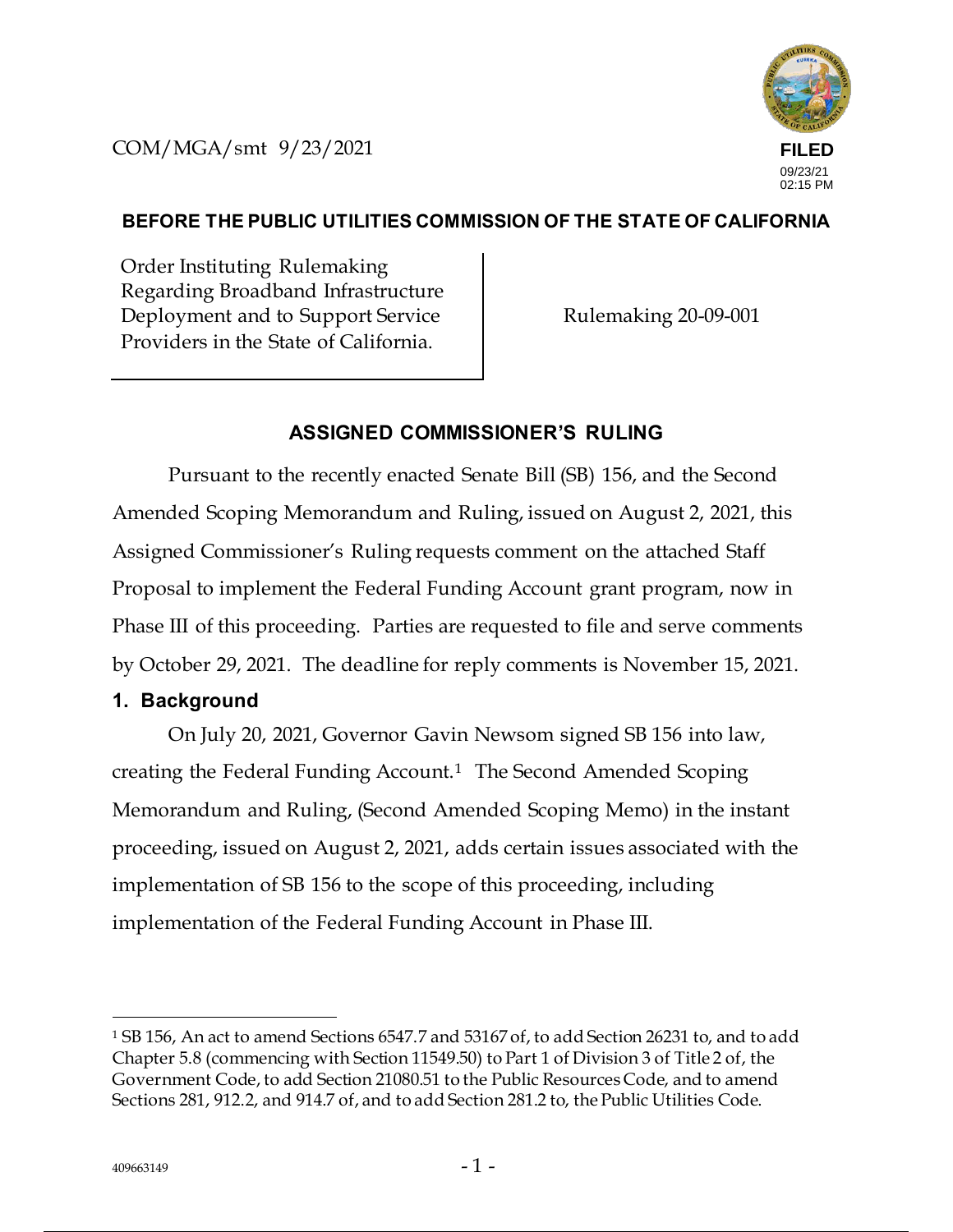### R.20-09-001 COM/MGA/smt

Among other items, SB 156 requires the California Public Utilities Commission (Commission) to implement a program using federal moneys to connect unserved and underserved communities by applicable federal deadlines. The program must be consistent with Part 35 of Title 31 of the Code of Federal Regulations (CFR) and any conditions or guidelines applicable to this one-time federal infrastructure funds. The enacted California 2021-2022 Budget allocated two billion dollars (\$2,000,000,000) to the program to fund last-mile broadband infrastructure.<sup>2</sup> By June 30, 2023, the Commission must allocate one billion dollars (\$1,000,000,000) in urban counties and one billion dollars (\$1,000,000,000) in rural counties.<sup>3</sup> The Commission must initially allocate five million dollars  $($5,000,000)$  in each county.<sup>4</sup> The Commission must allocate the remaining funds based on each county's proportionate share of households without access to broadband Internet access service with at least 100 megabits per second (Mbps) download speeds.<sup>5</sup>

#### **2. Overview of the American Recovery Plan Act Broadband Guidance**

As noted above, SB 156 requires this Commission to implement the Federal Funding Account created by SB 156 consistent with Part 35 of Title 31 of the CFRs. The Secretary of the U.S. Treasury (Treasury) issued an Interim Final Rule (Interim Final Rule), effective May 17, 2021, to implement the Coronavirus State Fiscal Recovery Fund (SLFRF) established under the American Rescue Plan

<sup>2</sup> *See* California 2021-2022 Enacted Budget Summary at page 27, available at http://ebudget.ca.gov/2021-22/pdf/Enacted/BudgetSummary/FullBudgetSummary.pdf

<sup>3</sup> *See* Public Utilities Code Section 281(n)(3).

<sup>4</sup> *Id*.

<sup>5</sup> *See* Public Utilities Code Section 281(n)(3)(B)(ii) ("as identified and validated by the Commission, pursuant to the most recent broadband data collection, as of July 1, 2021…").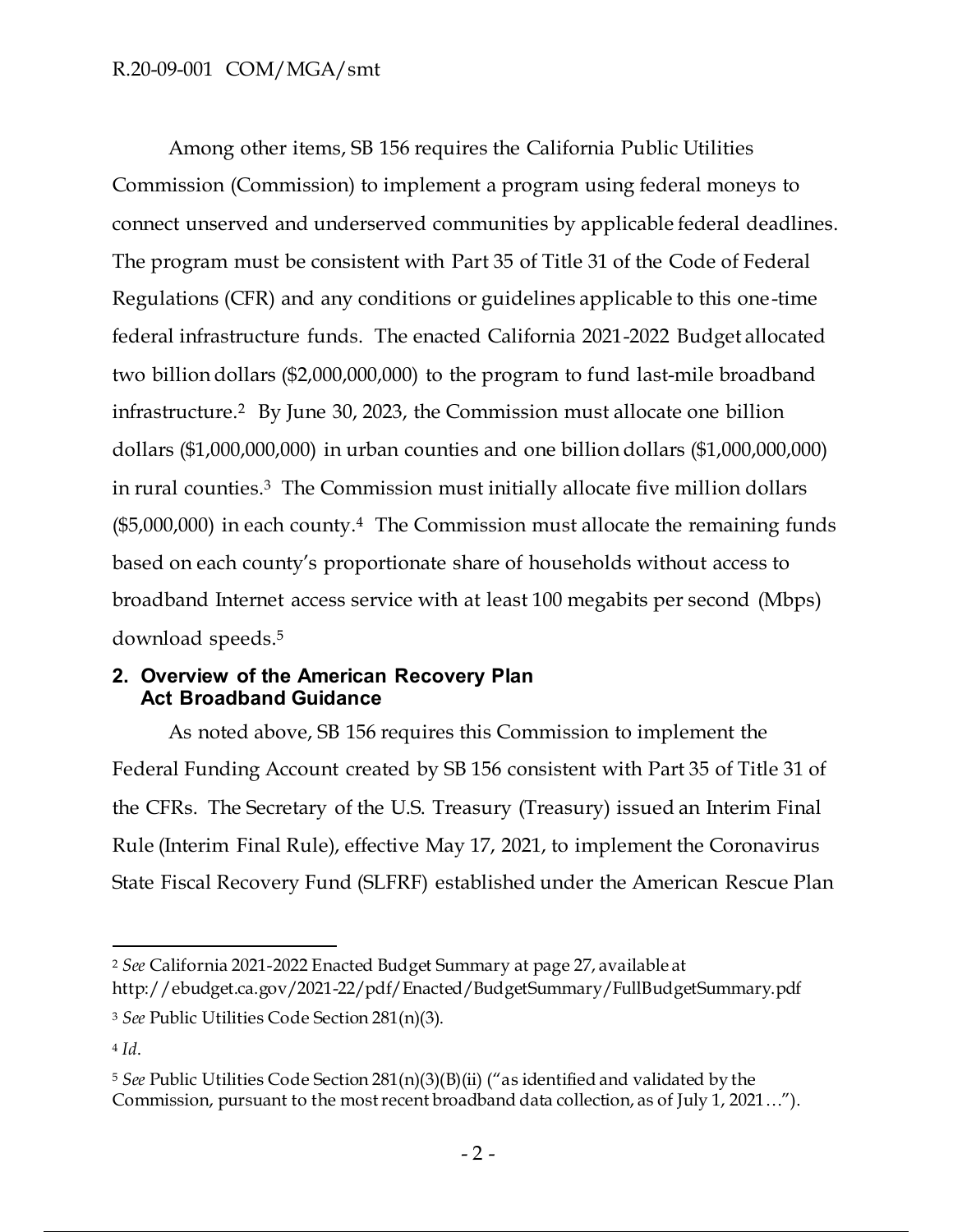Act.<sup>6</sup> Treasury also issued a SLFRF Frequently Asked Questions (FAQ) document to provide additional guidance on how funds should be utilized.<sup>7</sup>

For ease of party reference, key provisions of these documents are listed below, with relevant citations.

## Project Eligibility:

- Under the Interim Final Rule, eligible projects are expected to focus on locations that are unserved or underserved. The Interim Final Rule treats users as being unserved or underserved if they lack access to a wireline connection capable of reliably delivering at least minimum speeds of 25 Megabits per second (Mbps) download and 3 Mbps upload as households and businesses lacking this level of access are generally not viewed as being able to originate and receive high-quality voice, data, graphics, and video telecommunications. [Interim Final Rule, 86 Fed. Reg. 26805.]
- Treasury interprets "businesses" in this context broadly to include non-residential users of broadband, including private businesses and institutions that serve the public, such as schools, libraries, healthcare facilities, and public safety organizations. [FAQ Question 6.15]

## **Project Eligibility Discretion:**

- Understanding that States, territories, localities, and Tribal governments have a wide range of varied broadband infrastructure needs, the interim final rule provides award recipients with flexibility to identify the specific locations within their communities to be served and to otherwise design the project. [Interim Final Rule, 86 Fed. Reg. 26804.]
- It suffices that an objective of the project is to provide service to unserved or underserved households or

<sup>6</sup> The Interim Rule is available here: https://www.govinfo.gov/content/pkg/FR-2021-05- 17/pdf/2021-10283.pdf.

<sup>&</sup>lt;sup>7</sup> The FAQ is available here: https://home.treasury.gov/system/files/136/SLFRPFAQ.pdf.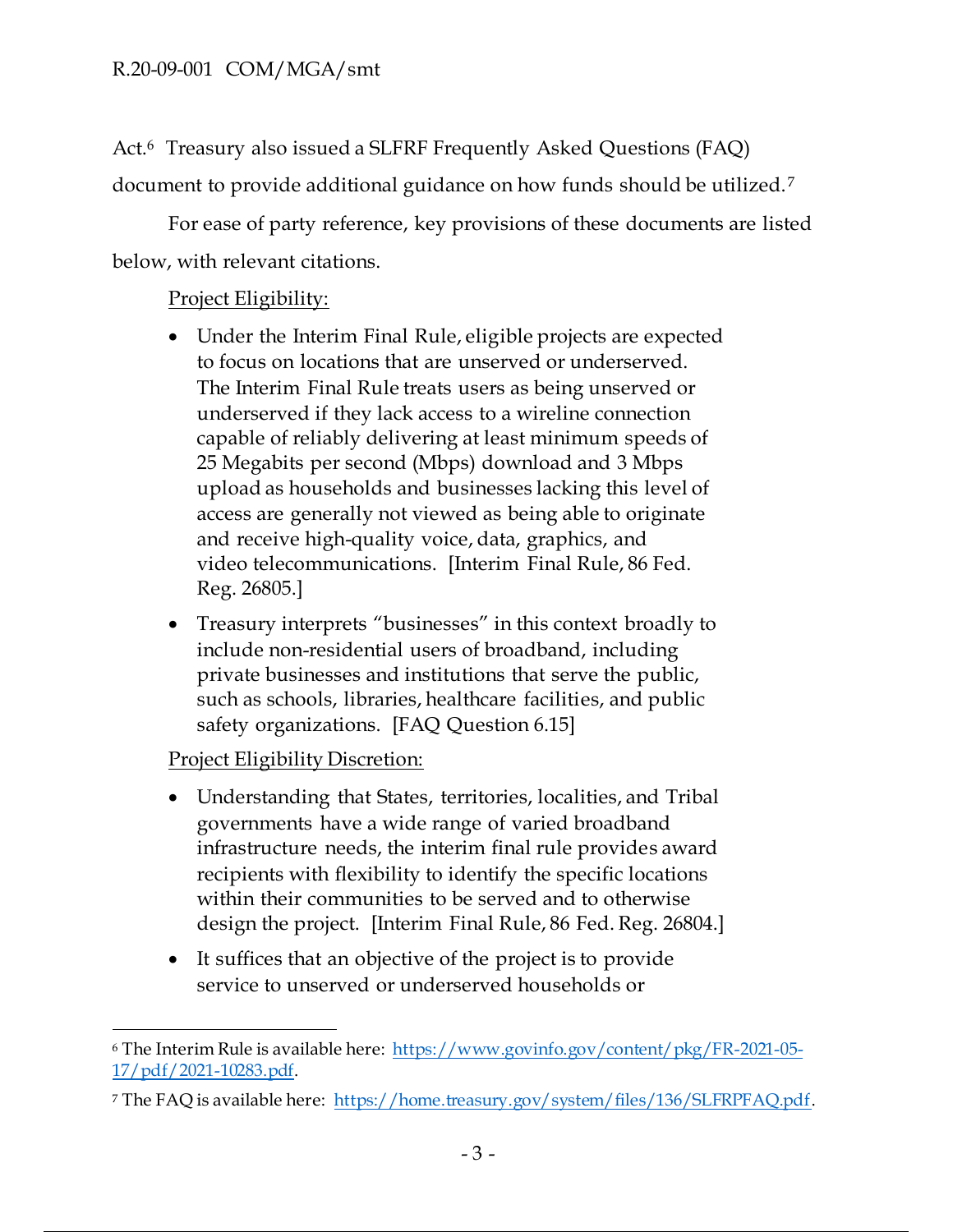businesses. Doing so may involve a holistic approach that provides service to a wider area in order, for *example*, to make the ongoing service of unserved or underserved households or businesses within the service area economical. Unserved or underserved households or businesses need not be the *only* households or businesses in the service area receiving funds. [FAQ Question 6.8.]

## Build Out Requirement:

- Eligible projects are expected to be designed to deliver, upon project completion, service that reliably meets or exceeds symmetrical upload and download speeds of 100 Mbps. [Interim Final Rule, 86 Fed. Reg.26804.]
- There may be instances in which it may not be practicable for a project to deliver such service speeds because of the geography, topography, or excessive costs associated with such a project. In these instances, the affected project would be expected to be designed to deliver, upon project completion, service that reliably meets or exceeds 100 Mbps download and between at least 20 Mbps and 100 Mbps upload speeds and be scalable to a minimum of 100 Mbps symmetrical for download and upload speeds. [Interim Final Rule, 86 Fed. Reg. 26804, 26823.]

## Scalability:

• Moreover, rapidly growing demand has, and will likely continue to, quickly outpace infrastructure capacity, a phenomenon acknowledged by various states around the country that have set scalability requirements to account for this anticipated growth in demand. [Interim Final Rule, 86 Fed. Reg. 26804.]

### Reliably:

• The use of "reliably" in the Interim Final Rule provides recipients with significant discretion to assess whether the households and businesses in the area to be served by a project have access to wireline broadband service that can actually and consistently meet the specified thresholds of at least 25Mbps/3Mbps—*i.e*., to consider the actual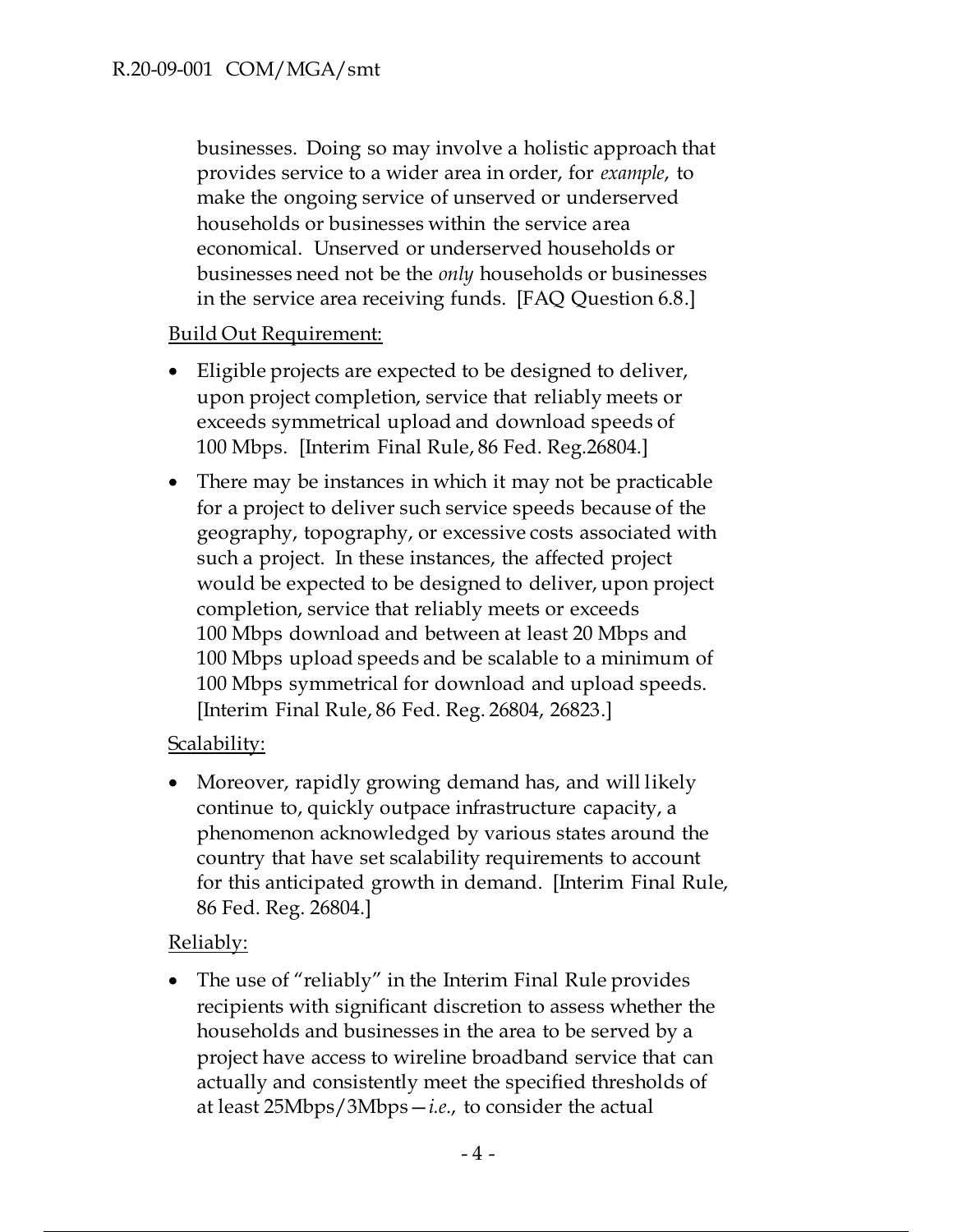experience of current wireline broadband customers that subscribe to services at or above the 25 Mbps/3 Mbps threshold. Whether there is a provider serving the area that advertises, or otherwise claims to offer, speeds that meet the 25 Mbps download and 3 Mbps upload speed threshold is not dispositive. [FAQ Question 6.11.]

• When making these assessments, recipients may choose to consider any available data, including but not limited to documentation of existing service performance, federal and/or state-collected broadband data, user speed test results, interviews with residents and business owners, and any other information they deem relevant. In evaluating such data, recipients may take into account a variety of factors, including whether users actually receive service at or above the speed thresholds at all hours of the day, whether factors other than speed such as latency or jitter, or deterioration of the existing connections make the user experience unreliable, and whether the existing service is being delivered by legacy technologies, such as copper telephone lines (typically using Digital Subscriber Line technology) or early versions of cable system technology (DOCSIS 2.0 or earlier). [FAQ Question 6.10.]

# Middle Mile:

• Under the Interim Final Rule, recipients may use funds for "middle-mile projects," but Treasury encourages recipients to focus on projects that will achieve last-mile connections—whether by focusing on funding last-mile projects or by ensuring that funded middle-mile projects have potential or partnered last-mile networks that could or would leverage the middle-mile network. [FAQ Question 6.9.]

## Fiber Investment:

• Recipients are also encouraged to prioritize investments in fiber optic infrastructure where feasible, as such advanced technology enables the next generation of application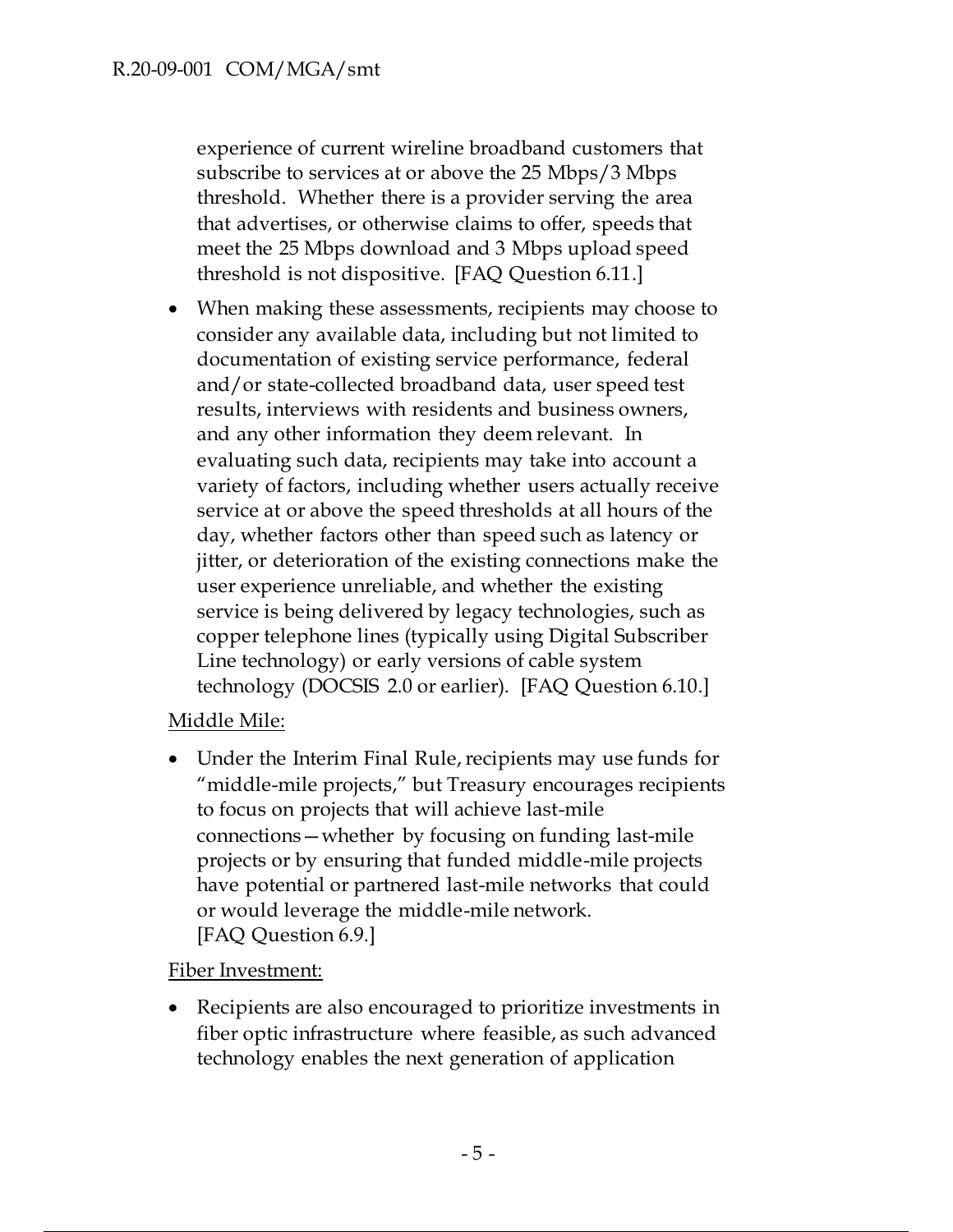solutions for all communities. [Interim Final Rule, 86 Fed. Reg. 26805.]

## Coordination with other Grant Programs:

• In selecting an area to be served by a project, recipients are encouraged to avoid investing in locations that have existing agreements to build reliable wireline service with minimum speeds of 100 Mbps download and 20 Mbps upload by December 31, 2024, in order to avoid duplication of efforts and resources. [Interim Final Rule, 86 Fed. Reg. 26806.]

## Affordability:

• Recipients are also encouraged to consider ways to integrate affordability options into their program design. [Interim Final Rule, 86 Fed. Reg. 26806.]

## Public Networks

• Treasury also encourages recipients to prioritize support for broadband networks owned, operated by, or affiliated with local governments, non-profits, and co-operatives- providers with less pressure to turn profits and with a commitment to serving entire communities. [Interim Final Rule, 86 Fed. Reg. 26806.]

## National Environmental Policy Act (NEPA)

• NEPA does not apply to Treasury's administration of the Funds. [FAQ Question 6.3.]

## Use of Funds:

• Pre-project development uses and costs for broadband projects should be tied to an eligible broadband project or reasonably expected to lead to such a project. For *example*, pre-project costs associated with planning and engineering for an eligible broadband infrastructure build-out is considered an eligible use of funds, as well as technical assistance and evaluations that would reasonably be expected to lead to commencement of an eligible project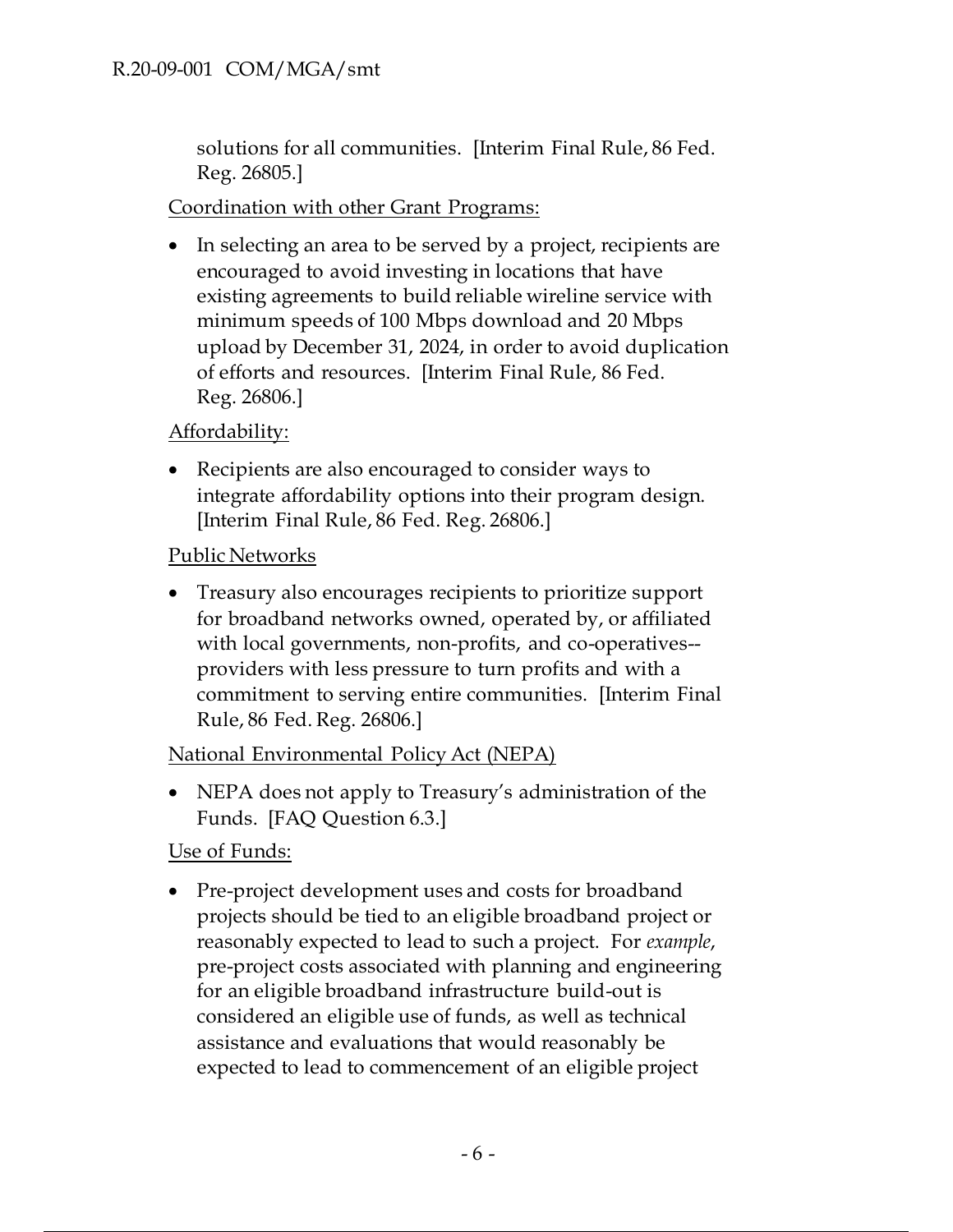(*e.g*., broadband mapping for the purposes of finding an eligible area for investment). [FAQ Question 6.11.]

• All funds must be obligated within the statutory period between March 3, 2021 and December 31, 2024 and expended to cover such obligations by December 31, 2026. [FAQ Question 6.11.]

## **3. Staff Proposal Overview**

The Staff Proposal outlines new rules for the new California Advanced Services Fund (CASF) Federal Funding Account (FFA) Program adopted in February 2021<sup>8</sup> to comply with SB 156 in a manner that is consistent with the Coronavirus State and Local Fiscal Recovery Funds Interim Final Rule. The new rules borrow some elements from the separate, earlier CASF infrastructure rules with significant revisions. The Staff Proposal integrates significant text from Treasury's Interim Final Rule and FAQ documents. The Staff Proposal has also been informed by broadband grant programs from other states, including Illinois,<sup>9</sup> Kansas,<sup>10</sup> New York,<sup>11</sup> and Wisconsin.<sup>12</sup>

https://docs.cpuc.ca.gov/PublishedDocs/Efile/G000/M362/K849/362849526.PDF <sup>9</sup> Information on the Illinois program is available here:

https://www2.illinois.gov/dceo/ConnectIllinois/Pages/BroadbandGrants.aspx

<sup>10</sup> Information on the Kansas program is available here: https://www.kansascommerce.gov/wp-content/uploads/2020/11/Broadband-Acceleration-Grant.pdf.

<sup>8</sup> The CASF rules are available here:

<sup>11</sup> Information on the New York program is available here: https://www.nysac.org/files/BroadbandUpdateReport2017(1).pdf.

<sup>12</sup> Information on the Wisconsin program is available here: https://psc.wi.gov/Documents/broadband/5-BF-2022%20ARPA%20Broadband%20Access%20Grant%20Application.pdf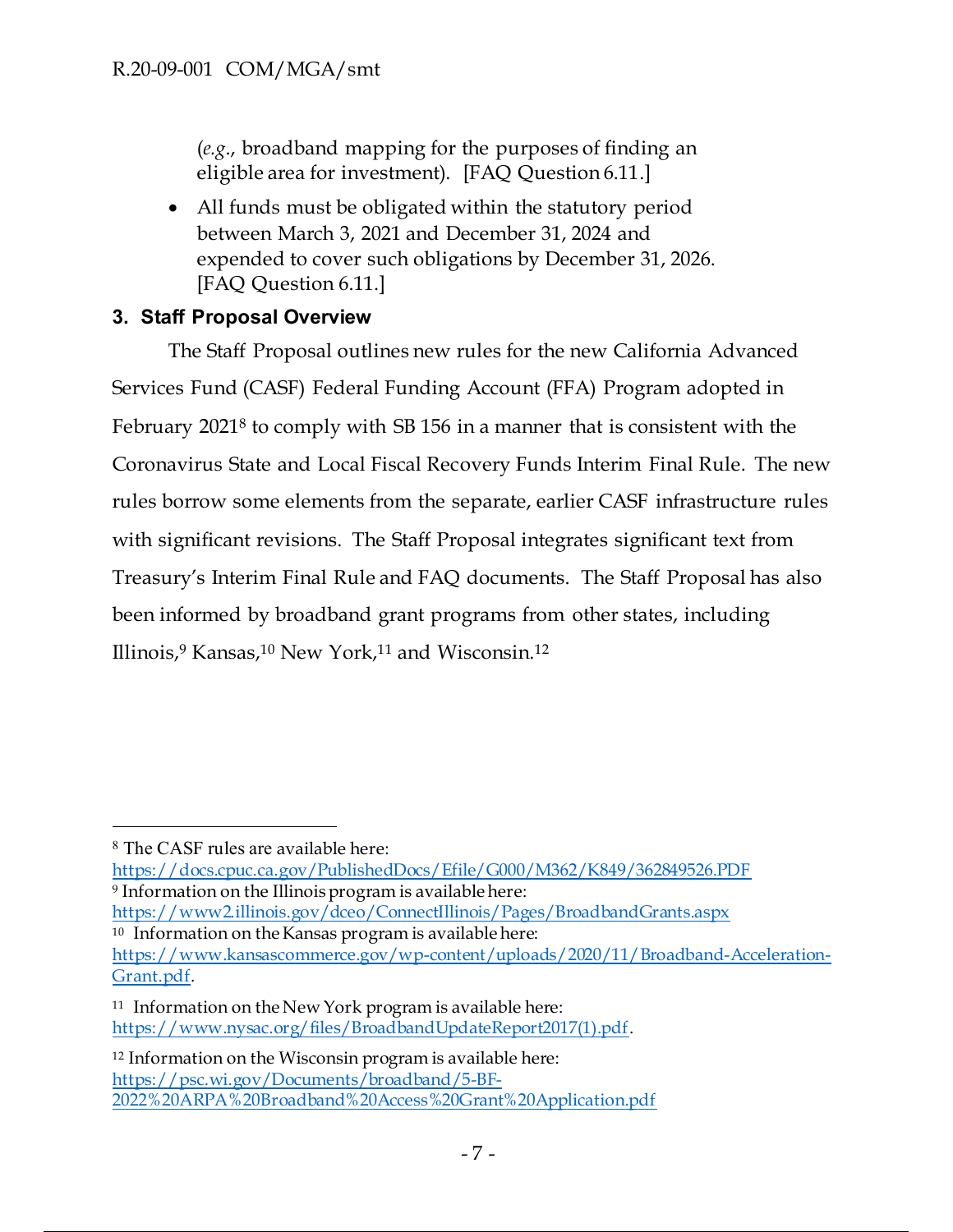## **4. Issues for Public Comment**

Parties are requested to file and serve comments on the issues discussed

below by October 29, 2021. The deadline for reply comments is

November 15, 2021.

- 1. Compliance with Federal Guidance: SB 156 requires the Commission to adopt program rules that are consistent with Part 35 of Title 31 of the CFRs.
	- Are the rules in the Staff Proposal consistent with Part 35 of Title 31 of the CFRs?
	- What modifications should be made to the Staff Proposal to improve consistency with Part 35 of Title 31 of the CFRs? Please provide an explanation of any suggestions, as well as edits in redline as an attachment to your comments.
- 2. Priority Project Areas: The Staff Proposal envisions that Communications Division Staff will publish proposed priority project areas that are coordinated with the Commission's obligation to assist in preparing definitive plans for deploying necessary infrastructure in each county, including coordination across contiguous counties. FFA Applicants will apply for grants to offer broadband Internet service to these defined areas.
	- What information should the Communications Division Staff take into consideration in developing these priority areas?
	- Do the criteria in Section 12. Application Objections balance the need to ensure a fair process for an Internet service provider asserting it already serves a proposed priority project area, with the need to award grants in an expeditious manner? Do parties propose additional or different criteria?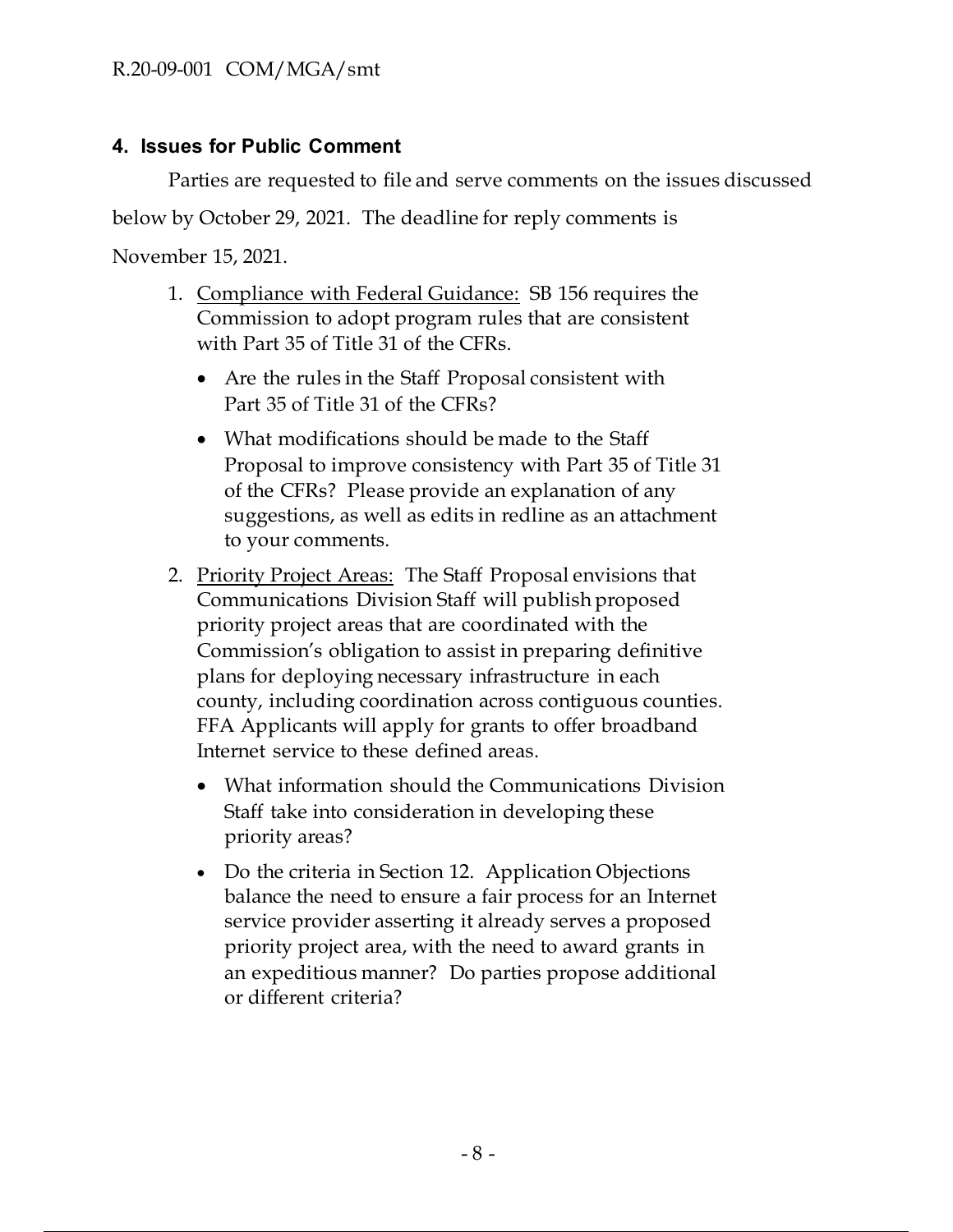- 3. Coordination with other Grant Programs: There is significant funding available and being considered at the state and federal levels for broadband infrastructure.
	- How can the FFA best coordinate and leverage these other broadband infrastructure funds?
- 4. Affordability: The Interim Federal Rule encourages recipients to consider ways to integrate affordability options into their program design.
	- How should the Commission define affordability?
	- How should the Commission consider a preference or requirement for affordable offers that are not income-qualified?
	- Should the Commission consider other low-income preferences or requirements as a percentage of the Federal Poverty Level? Or categorical eligibility such as any service connection in a Qualified Census Tract?
	- How should the Commission consider low-income or affordable offers that allow for enrollment based on participation in any California public assistance program?
	- What should be the term for which an affordable or low-income offer is provided and what is the rationale for the term?
	- Is it reasonable to require applicants provide Lifeline services, as well as the Emergency Broadband Benefit, or its successor?
- 5. Eligible Areas: The Staff Proposal directs the focus of last mile projects to be in unserved areas that lack access to a wireline connection capable of reliably delivering at least minimum speeds of 25 Mbps download and 3 Mbps upload.
	- How should the Commission consider eligible areas? How should underserved areas be defined and considered?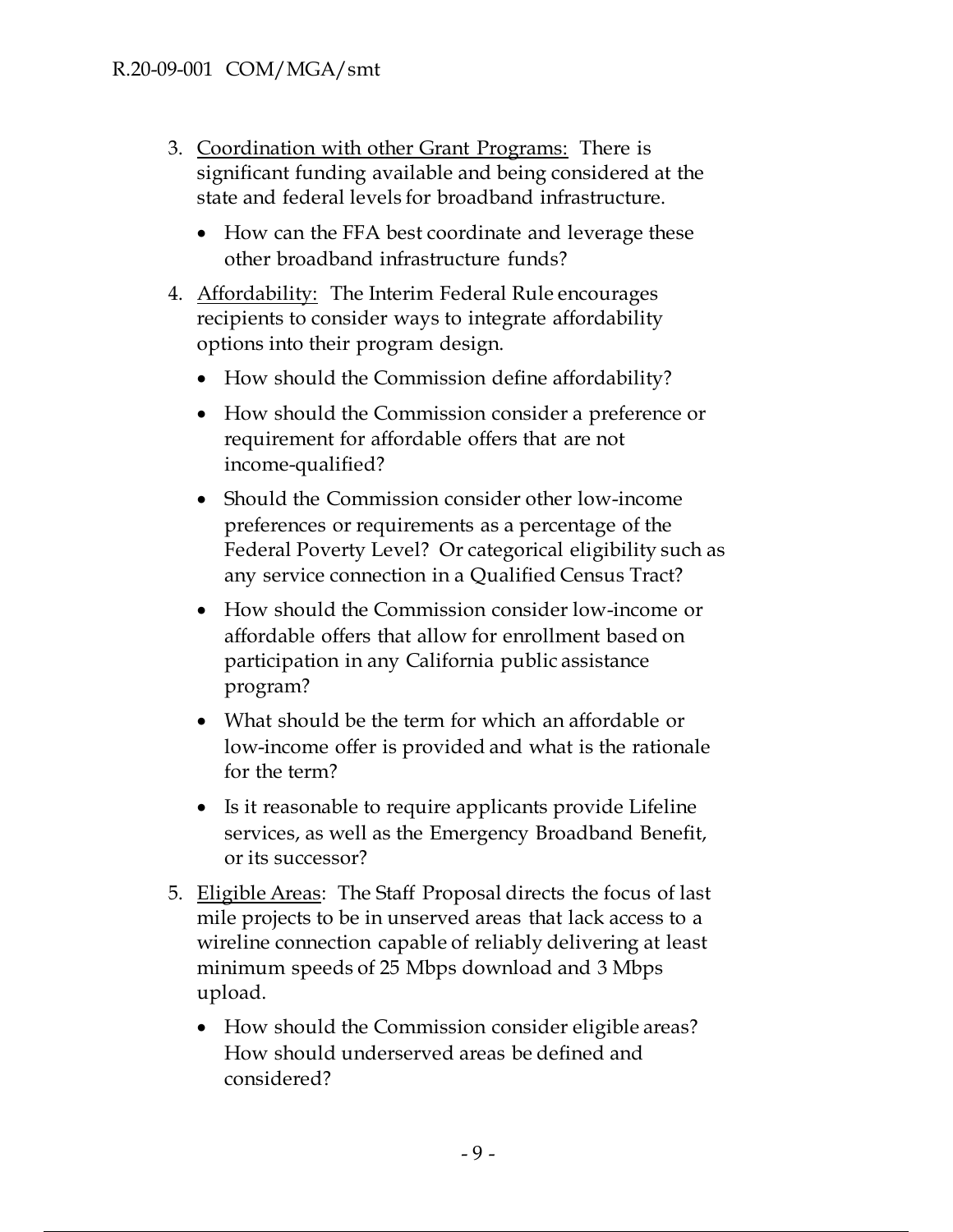- What criteria should the Commission use to determine if an area has reliable service?
- How should the Commission measure what constitutes a significant number of unserved and underserved households?
- 6. Eligible Entities: The Staff Proposal lists eligible entities (*see* related questions under the IOU Broadband Pilots section of the ruling).
	- What information should the Commission consider in the rules to allow flexibility to enable partnerships between entities and providers? For example, a public entity and one or more broadband service providers.
- 7. Coordination with Statewide Middle Mile Network: SB 156 also creates a statewide middle mile network that must enable last mile connections.
	- How can the Commission ensure the FFA grants coordinate and take advantage of the statewide middle mile network that is being built?
- 8. IOU Broadband Pilots: Phase II in this proceeding seeks to identify a role for the electric Investor-Owned Utilities (IOUs) in deploying broadband Internet access service.
	- How can the FFA be utilized to achieve this objective?
	- Should the IOU Fiber Pilots in Phase II be moved into Phase III?
	- How should the Commission consider changes to add flexibility to the rules to facilitate applicants from multiple entities such as partnerships between multiple last mile providers or a middle mile applicant such as an IOU and a last mile provider?
	- How should the Commission consider or identify IOU rights-of-way that would enable last mile connections and work to fund or effectuate deployment in those IOU rights of way even without an IOU and last mile provider partnership?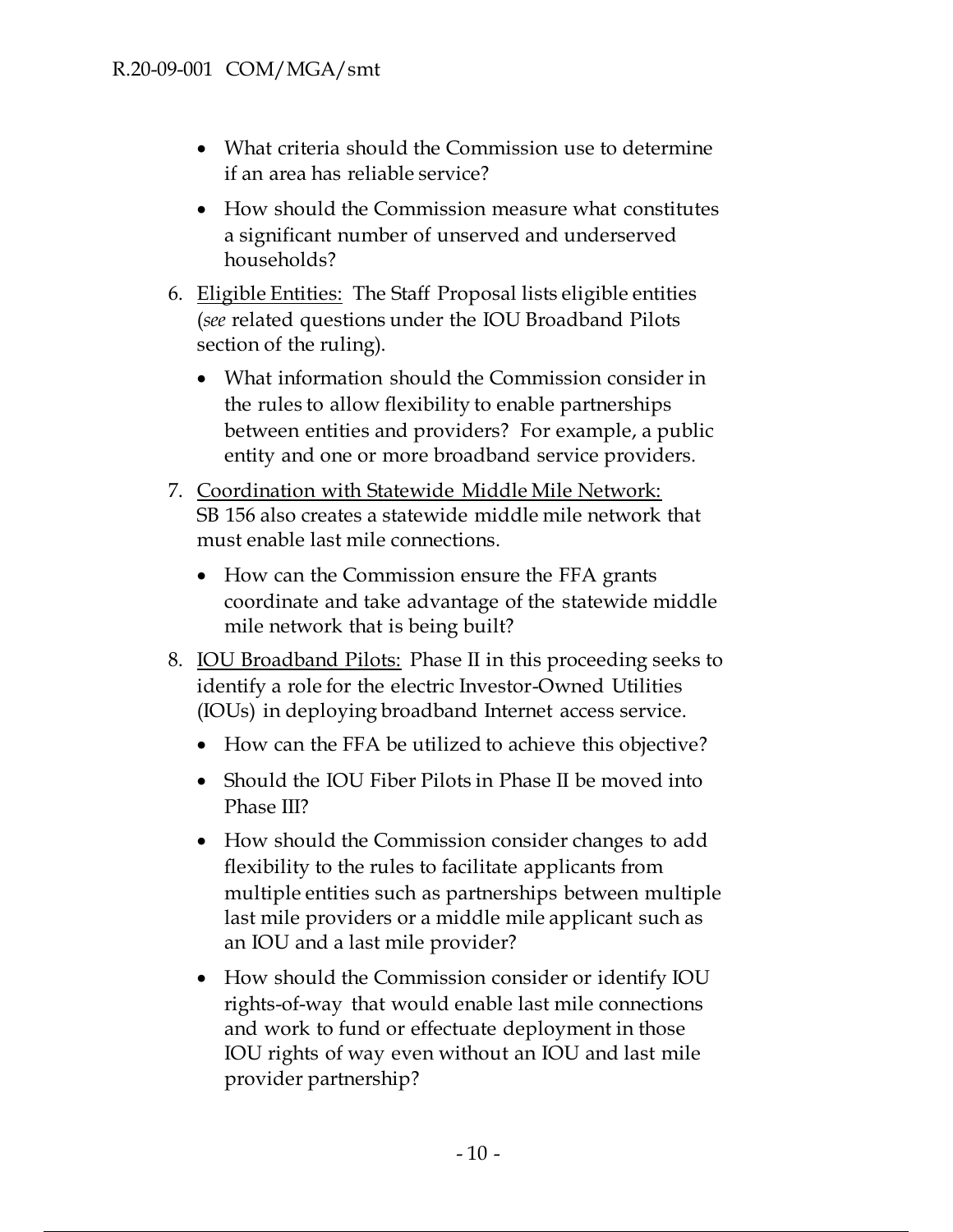- 9. Performance Criteria: Federal SLFRF funds must be obligated between March 3, 2021 and December 31, 2024 and expended to cover such obligations by December 31, 2026.
	- What changes should the Commission consider to the performance criteria to meet the December 31, 2024 obligation or encumbrance and December 31, 2026 expenditure deadlines?
	- How should the Commission measure the serviceable life of the infrastructure? (Section 6.6 of the Staff Proposal)
- 10. Information Required from Applicants: Treasury published guidance<sup>13</sup> on federal SLFRF subaward (grantee) reporting.
	- What changes should the Commission consider to the Information Required from Applicants or Semi-Annual and Completion Reporting to better capture and provide information pursuant to the Treasury guidance?
- 11. Provision of voice and other services: The Interim Final Rule considers a connection that can "originate and receive high-quality voice, data, graphics, and video telecommunications."<sup>14</sup>
	- How should the Commission consider Applicants which propose to provide voice service or other services?
	- What is the industry standard approach to providing this service in a safe and reliable manner?

<sup>13</sup> Treasury, Compliance and Reporting Guidance State and Local Fiscal Recovery Funds (June 24, 2021 Version 1.1), available at

https://home.treasury.gov/system/files/136/SLFRF-Compliance-and-Reporting-Guidance.pdf

<sup>14</sup> Department of the Treasury, Coronavirus State and Local Fiscal Recovery Funds, Interim Final Rule, 86 Fed. Reg. 26805 (May 17, 2021), https://www.govinfo.gov/content/pkg/FR-2021-05-17/pdf/2021-10283.pdf